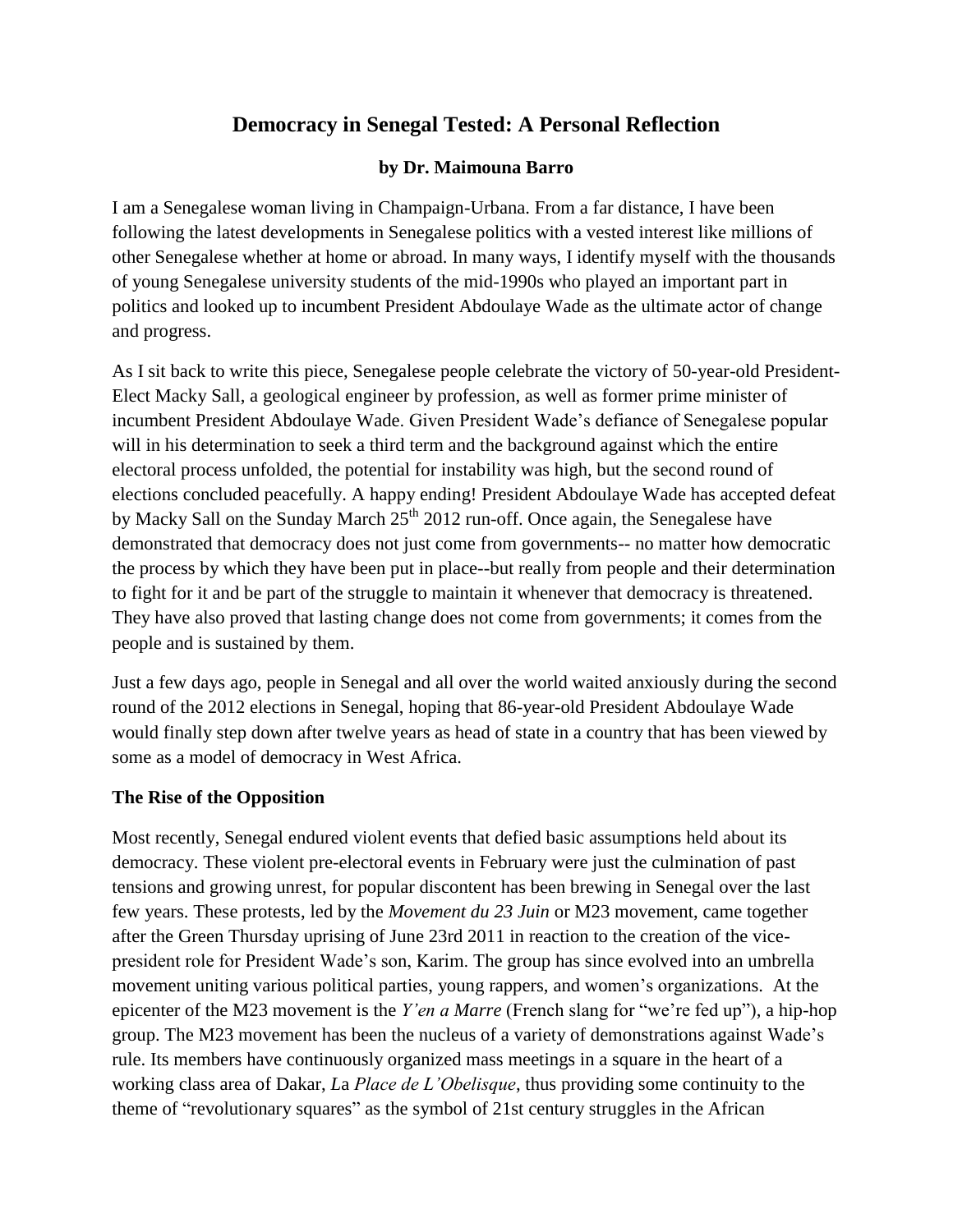continent, and leading some to the realization that the phenomenon of an "African spring" that can be traced back to the 1990s in most areas of the continent from Cairo to Cape Town is still in the making.

The Senegalese waited, most with a mix of pride and vigilance as they prepared to return to the second ballot. Pride, because Senegalese people were able to stick to their democratic principles, but vigilance and much vigilance, because as to "Gorgui" (a respectful term for "old man"), they were not sure he would not try to hold on to power by any means.

For many who wish to see more efforts towards finding African solutions to African problems, there is reason to recognize and applaud the good will and efforts of organizations such as the African Union and ECOWAS who sent former president of Nigeria Olesegun Obasanjo to Dakar on a "peace mission" or rather a "pay back mission"--all remembered President Wade's mission to Nigeria when President Obasanjo insisted on running for a third-term!--just a few days before the first round of elections. In 2007, Obasanjo had also attempted to change the Nigerian constitution in order to seek a third term, a plan the Nigerian parliament never approved. Many Senegalese were aware of the limitations of such a mission and that the issue was not just about "keeping the peace," but making sure that there was no room for any electoral coup-d'etat after a "constitutional coup d'état" that many found hard to swallow, but still decided to go ahead and let the voices of the people speak for themselves through their ballots. There was a lot of concern that the pre-electoral unrest would lead to much more violent clashes as we all remember what went on just a few months ago in Ivory Coast, but the elections proceeded peacefully. Was the unrest a setback for the Senegalese path to democracy, which compared to the path of many neighboring countries in the region and other African countries, still remains a model? Given the following major achievements at the turn of the new Millennium this question is a very valid one and deserves some analysis, as we look back twelve years ago.

## **Wade's History: A Man of Change**

In year 2000, Senegal celebrated the Millennium with a newly elected president who was credited with being an exceptional leader in post-independence Africa. A lawyer and economist, Mr. Wade had been the main opposition leader for almost 30 years, fighting against the oneparty system in place since the country's independence from France. His *Parti Democratique Senegalais* (PDS) joined forces with several other opposition parties to form a coalition to challenge the ruling Socialist Party (PS). Senegal proudly enjoyed being the first country in which an opposition leader was able to put an end to 40 years of Socialist Party rule in place since independence. This major accomplishment in Senegal's political history was important not only for the country and its people, but also because it had a profound influence on democracy elsewhere in Africa as it was clear proof that other long-term African Presidents were not invincible. President Wade organized his political platform around the framework of "Sopi," a word meaning change in Wolof, the country's most widely spoken language.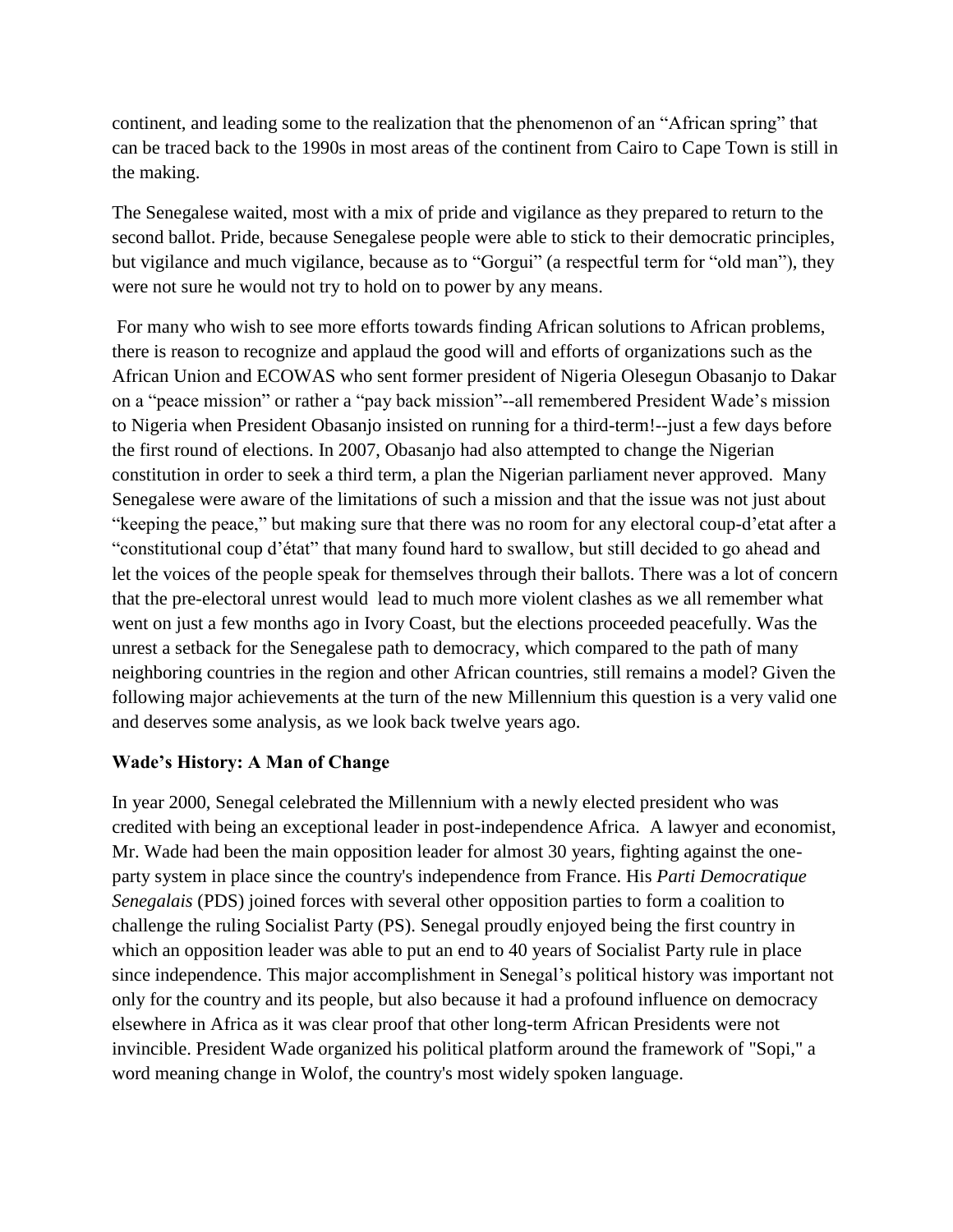For many Senegalese, and especially for the young generation of Senegalese who saw in Mr. Wade the true embodiment of "Sopi" and hope, they felt betrayed and their disillusionment could not be higher after his later actions. If they were among the thousands of university students or young unemployed who twelve years ago fought for and with Wade to bring about political change in Senegal, they were most likely also among those who just a few weeks ago marched throughout the streets of Dakar and other major cities demanding that he give up power.

## **The Demise of Wade**

Twelve years ago, Mr. Wade defended democracy and a free-market economy. Today, in addition to facing criticism of tarnishing Senegal's credentials as a mature, stable, and peaceful democracy, he is blamed for the country's economic crisis felt deeply by the number of Senegalese living below the poverty line. The number fell between 1994 and 2005 but currently is not going down. President Wade's economic failure is also reflected in the high cost of basic foods and goods, his inadequate support for the agricultural sector which has always been the country's economic engine, and his almost-addiction to funding expensive infrastructure projects. These include the Renaissance Monument, a \$27 million bronze structure commissioned by him and which, besides the heavy constraint it put on the nation's budget, offended cultural and Islamic sensibilities in the country. In fact, if his infrastructure projects are counted among some of the achievements that his supporters would not hesitate to name, for the ordinary Senegalese, the reality is that one "cannot eat roads or monuments" and the mission of "modernizing" the capital, although not a bad thing in itself, should not be a priority.

If twelve years ago, Senegal and the rest of the continent were proud to show that the "sit tight" syndrome that so many African leaders have suffered from could indeed be cured, today it is quite disheartening and offensive for Senegalese people that a leader they had put in power through the ballot had turned very autocratic. He was not only playing with the country's institutions by interfering with its legislative and judiciary powers, but was also trying his best to undemocratically place his son in high positions of power in major ministries, and as some feared, to force him on the Senegalese as their next leader.

Setback or no setback, Senegal's journey toward democracy clearly faced challenges and was tested for its democratic maturity. Senegalese people have refused to go down that familiar and ugly lane many African countries have been forced to take.

## **The Senegalese Example**

The country has certainly demonstrated maturity in its struggle for democracy and has proved itself to be a great example despite all the roadblocks. When placed within a continental and even a narrower regional perspective, the latest developments in Senegal's political trajectory happened just days after a military coup in neighboring Mali. This West African country closely linked to Senegal in many ways, has painfully struggled for democracy and managed to progress for about twenty years. Remember the great Malian revolution in 1991! Malians defeated